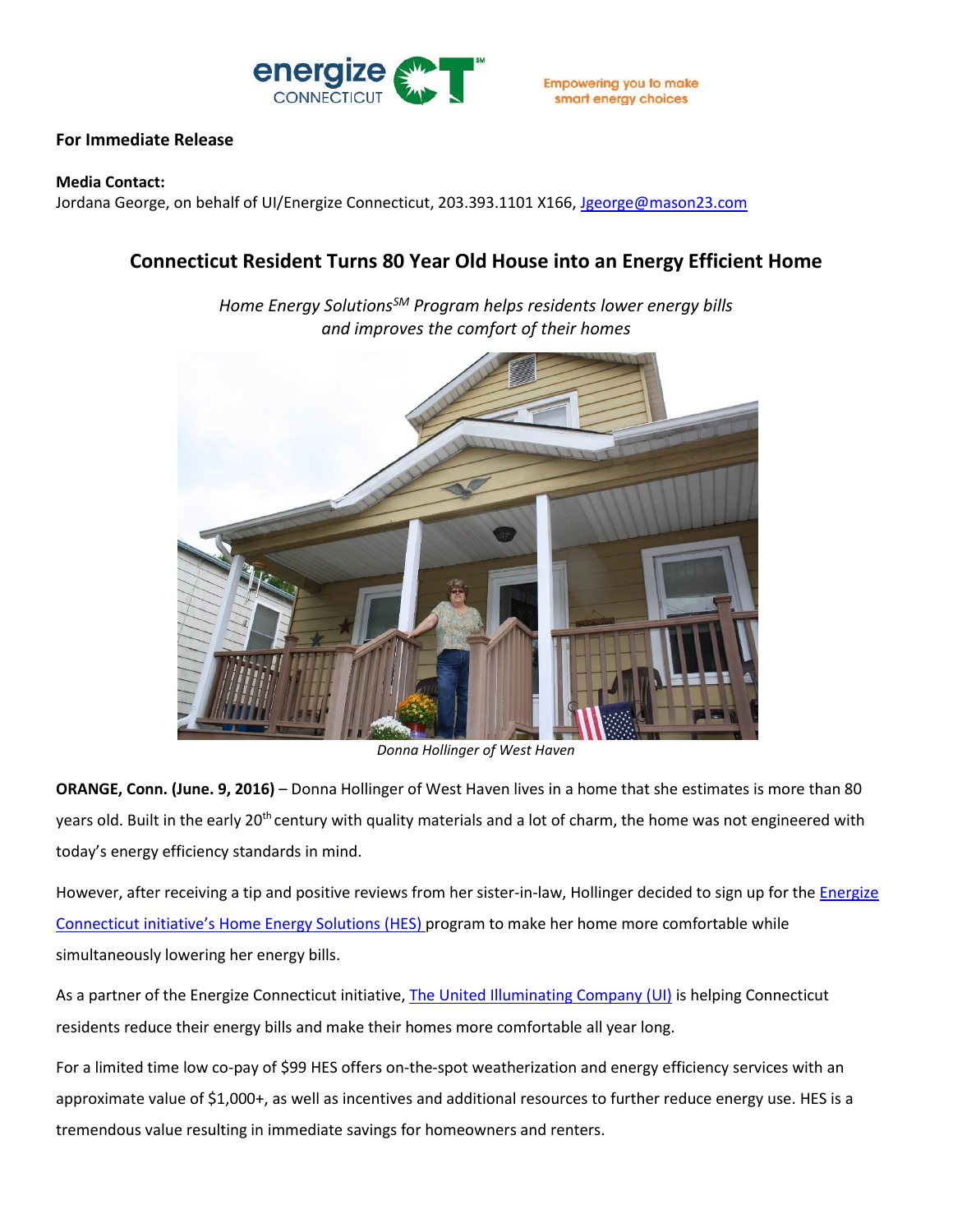A home energy assessment is a "physical checkup" determining how much energy a home uses and is recommended for anyone looking to lower their monthly home energy bills. Most customers realize an estimated annual savings of \$200 from their energy bills.

Hollinger anticipated HES would educate her on how to create and maintain an energy-efficient home. She knew that her home had significant drafts, but had not understood the severity of them and their impact on her energy bills.

Hollinger inquired about HES services by calling 1-877-WISE-USE, and just two days later the contractor was performing the assessment at her home. The entire process took only a few hours and created an immediate impact on the sustainability of her home.

"Since the completion of my HES assessment, I feel my house is now much more comfortable," said Hollinger. "Upon his arrival back from work on the day of the assessment, my son pointed out immediately that our home felt more comfortable as well."

Roughly five years ago, Hollinger relocated her washer and dryer upstairs so she no longer had to travel to the cellar to do her laundry. During this process a hole was created in her wall to vent the dryer, and this new opening became increasingly drafty. Using a combination of caulk and weather stripping, the technician was able to minimize this draft, amongst others caused by the cellar door and windows throughout the house.

The contractor also replaced Hollinger's showerheads with water-saving models and offered additional recommendations for her to further reduce her energy consumption. One suggestion was to replace the freezer in her cellar with a more efficient ENERGY STAR® model. She plans to pursue this option in the near future.

"I highly recommend working through the Energize Connecticut program and its authorized contractors," added Hollinger. "The technicians that visited my home were upfront and honest explaining everything they were doing and what impact it would have on my home."

HES services valued at \$1,000+ are provided with a co-pay of only \$99 for all customers, and include the following services:

- Comprehensive energy assessment
- Diagnostic testing
- Blower door guided air sealing, and duct sealing
- Installation of energy-saving light bulbs, including LEDs and CFLs
- Installation of water-saving products like low-flow showerheads, faucet aerators and hot water pipe wrap
- Educational tips on how to further reduce home energy costs
- Information on rebates and financing for additional upgrades including insulation, windows, appliances and heating and cooling equipment as applicable

By participating in the program, homeowners will be advised of what additional upgrades are recommended to make their home perform at the highest level of efficiency and save even more money. Attractive financing packages are also offered to help make these upgrades affordable. To learn how an HES assessment can improve your home, please call 1- 877-WISE-USE or visit [energizect.com.](http://www.energizect.com/?vsrefdom=public-relations&utm_campaign=hes-customer-survey-release&utm_medium=public-relations&utm_source=ui-media-list&utm_content=&utm_term=)